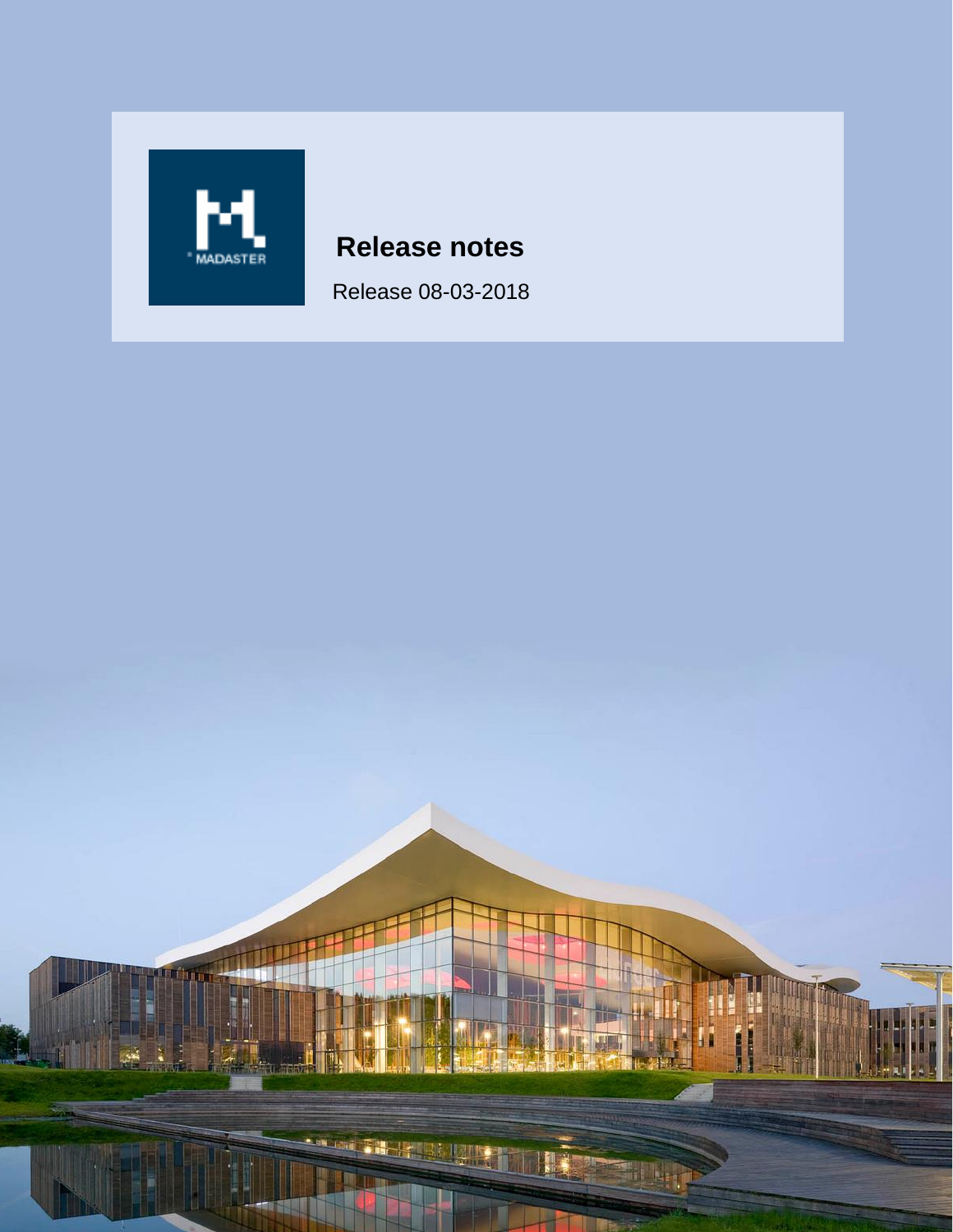# Inhoud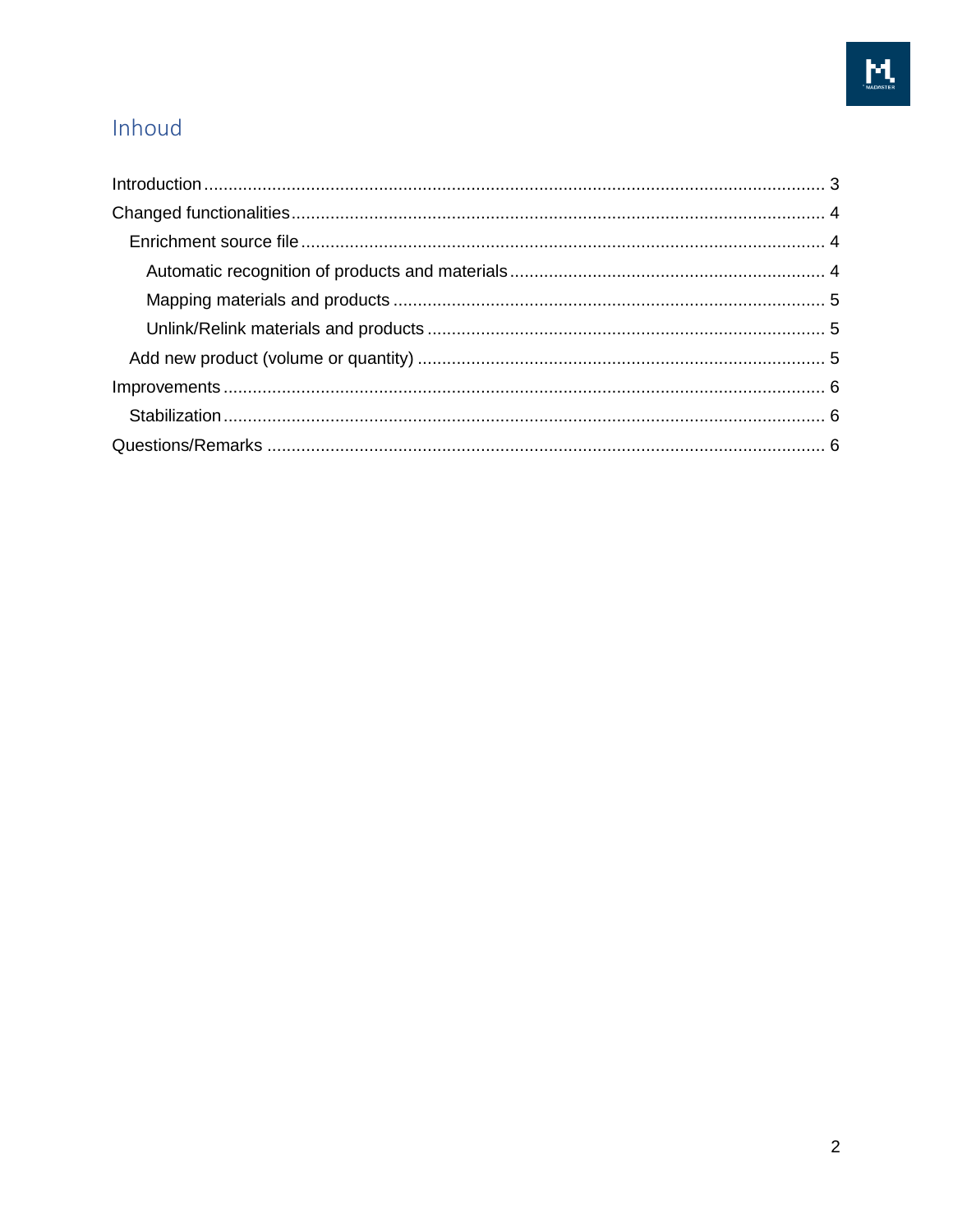

## <span id="page-2-0"></span>Introduction

Madaster strives to a continuous stream of releases with improvements or extensions of functionalities. With each Madaster release, alterations will occur; visible or invisible to the end users. This document provides an overview of these alterations within the Madaster Platform.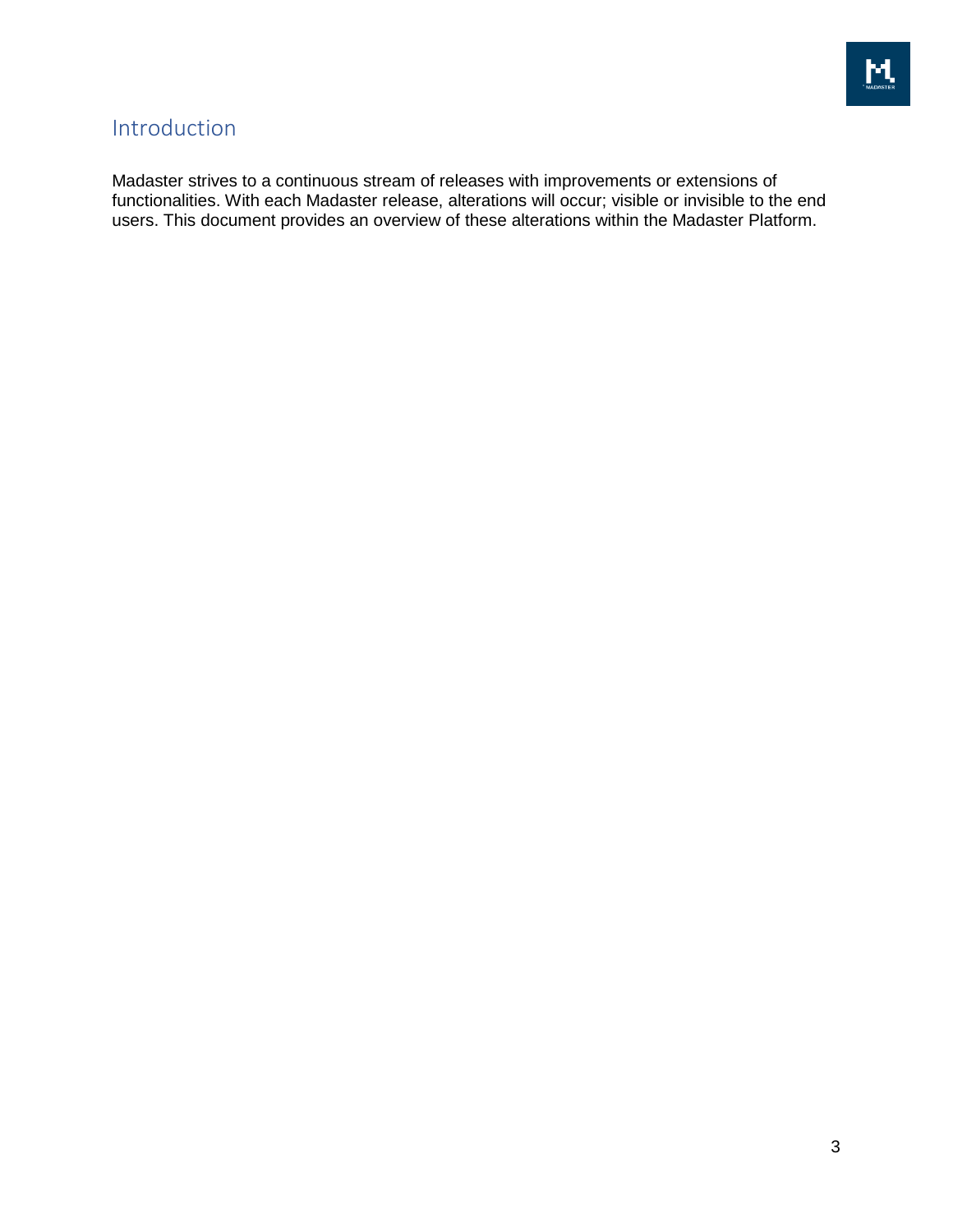# <span id="page-3-0"></span>Changed functionalities



### <span id="page-3-1"></span>**Enrichment source file**

#### <span id="page-3-2"></span>Automatic recognition of products and materials

When uploading and processing a source file, the Madaster system will automatically recognize elements (materials and products) and link them. After this process is completed, the user can gain insight into the already linked elements and can further enrich the uploaded source data in the Madaster system.

In the renewed enrichment overview (accessible via the Dossier tab) a so-called tree structure is now shown, in which the building skins (categorization of Stewart Brand) are displayed at the main level followed by the number of linked elements and the total number of elements. If the number of linked elements is lower than the total number of elements, this indicates that there are non-linked elements that require manual action from the user. The tree structure has several sub-levels with the element as the lowest level.

| 1. RESULTS<br>$\blacktriangleright$ 2. ENRICH | 3. PROCESS | <b>3D MODEL</b> |                  |               |
|-----------------------------------------------|------------|-----------------|------------------|---------------|
| <b>STRUCTURE</b>                              |            |                 | 491/491 linked   | $\,>\,$       |
| <b>SKIN</b><br>ſQ                             |            |                 | 1547/1718 linked | $\,>\,$       |
| <b>SERVICES</b><br>$\Box$                     |            |                 | 120/120 linked   | $\,>\,$       |
| <b>SPACE PLAN</b><br>m                        |            |                 | 911/1090 linked  | $\checkmark$  |
| 2- STRUCTURE PRIMARY ELEMENTS                 |            |                 | 202/209          | $\rightarrow$ |
| ۰<br><b>3- SECONDARY ELEMENTS</b>             |            |                 | 108/182          | $\checkmark$  |
| ۰<br>32 Internal wall openings                |            |                 | 10/84            | $\checkmark$  |
| IfcBuildingElementProxy<br>⊷                  |            |                 | 10/10            | $\mathcal{P}$ |
| ۰<br><b>IfcDoor</b>                           |            |                 | 0/74             | $\checkmark$  |
| Onbekend<br>щ                                 |            | 74 pieces       | <b>LINK ALL</b>  | $\mathcal{P}$ |
| 34 Balustrades and handrails<br>-0            |            |                 | 98/98            | $\mathcal{P}$ |
| 4- FINISHES                                   |            |                 | 601/699          | $\mathcal{P}$ |
| <b>UNKNOWN</b><br>$\sqrt{2}$                  |            |                 | 1/1 linked       | $\,>\,$       |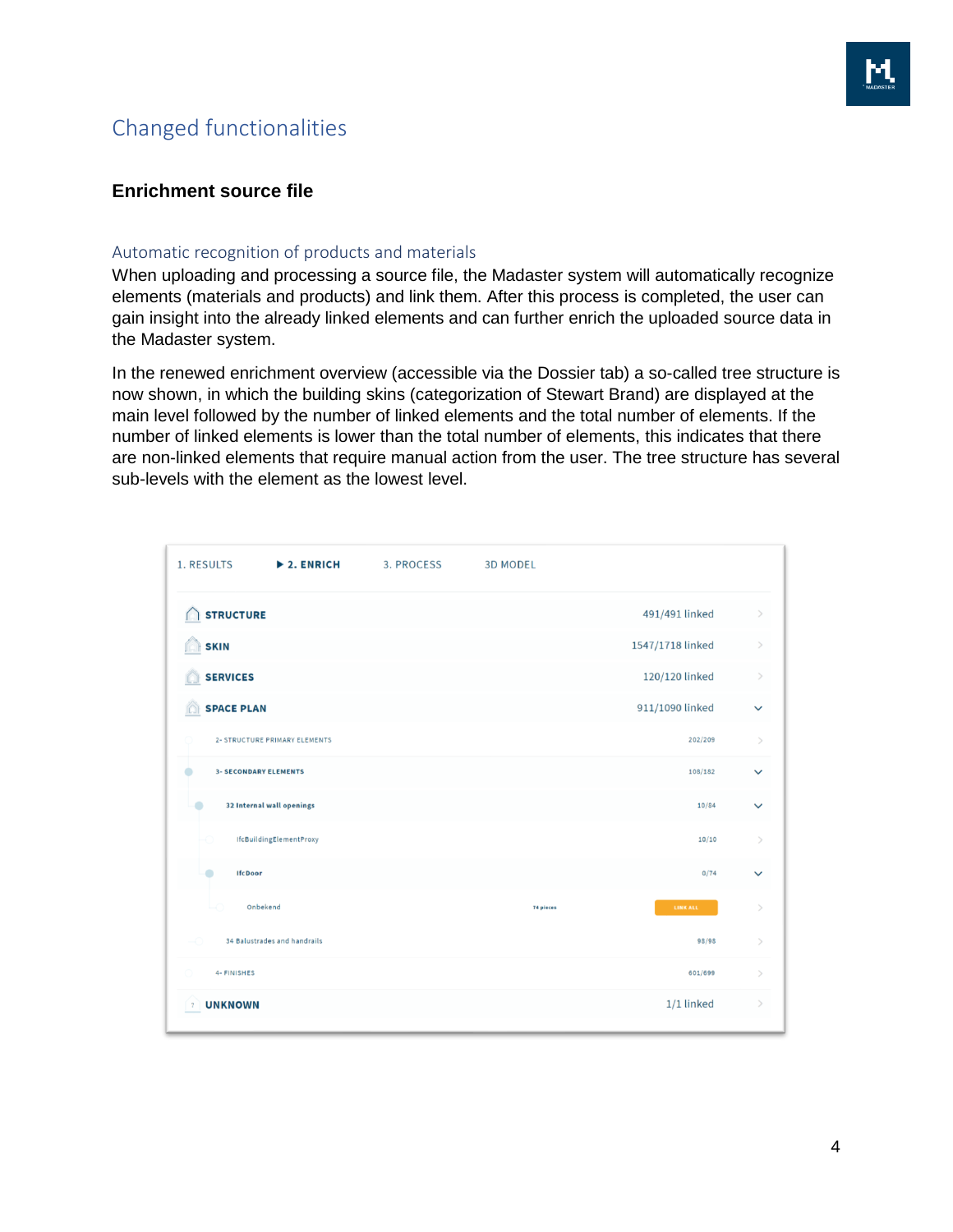

| <b>ORIGINAL MATERIAL NAME</b>  | 01 plaatmateriaal - promatect brandwerend |  |  |
|--------------------------------|-------------------------------------------|--|--|
|                                |                                           |  |  |
| <b>SELECT EXISTING ELEMENT</b> |                                           |  |  |
|                                |                                           |  |  |
| concrete                       |                                           |  |  |
|                                |                                           |  |  |
|                                |                                           |  |  |
| <b>Concrete</b>                | Reinforced concrete (75kg steel/m3)       |  |  |

### <span id="page-4-0"></span>Mapping materials and products

By clicking on the 'Link' button, the element can be mapped to an existing material or product. In addition, a new material or product can be created if this is not already present in the database.

#### <span id="page-4-1"></span>Unlink/Relink materials and products

If a product or material is not correctly mapped, there is the possibility to relink or unlink the specific

| 26 Gipsplaat, 26 Gipsplaat                                            | 1 piece   | $\checkmark$                          |
|-----------------------------------------------------------------------|-----------|---------------------------------------|
| Ŀо<br>gipsplafond                                                     | Gipsplaat | <br><b>Element information</b>        |
| $\overline{\phantom{0}}$<br>01 plaatmateriaal - promatect brandwerend | 2 pleces  | <b>Material information</b><br>Unlink |
| 47 Roof finishes<br>-0                                                |           | Relink                                |

material or product with the three dots at the end of the line. Here it is also possible to get element or material information.

### <span id="page-4-2"></span>**Add new product (volume or quantity)**

| <b>ACCOUNT</b> *        |   |                         |
|-------------------------|---|-------------------------|
| WinMad                  | ۰ |                         |
| <b>PRODUCTTYPE *</b>    |   |                         |
| <b>Volume Product</b>   |   | $\overline{\mathbf{v}}$ |
| <b>Volume Product</b>   |   |                         |
| <b>Quantity Product</b> |   |                         |
| <b>DESCRIPTION</b>      |   |                         |
|                         |   | $\overline{\mathbf{a}}$ |
|                         |   |                         |

The functionality 'Add new product' has been extended. The user can now choose between so-called 'volume' or 'quantity' products.

After creating a new product, the material composition can now also be specified in percentages of materials for a volume product.

When adding a quantity product, the product can consist of a certain volume of material, but also of other products.